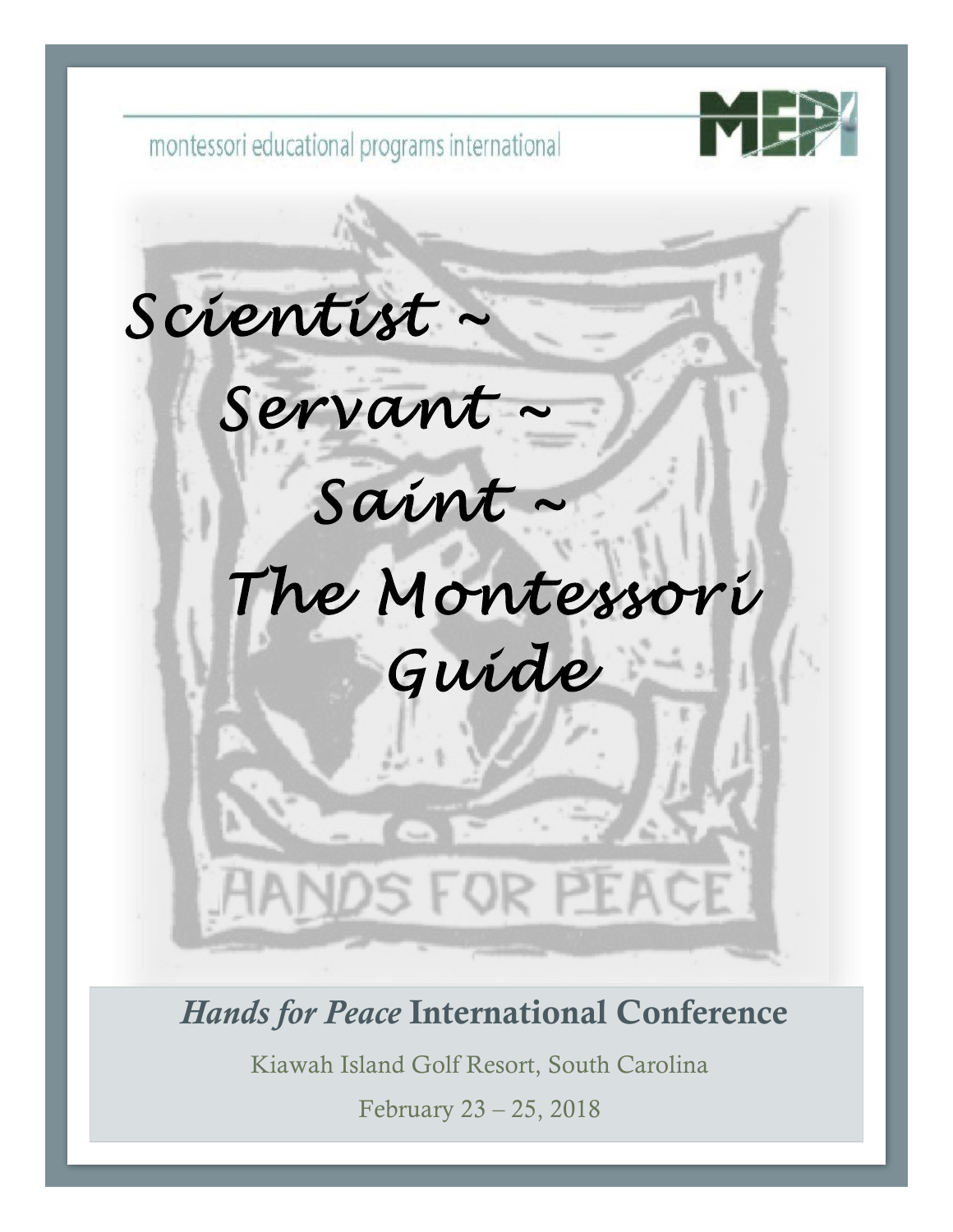# Schedule of Events

# Thursday February 22<sup>nd</sup>

# 4:00pm -8:00pm Early Registration

## Friday February 23<sup>th</sup>

| $6:30 - 8:15am$    | Registration                                     |
|--------------------|--------------------------------------------------|
| $7:00 - 7:45$ am   | Yoga                                             |
| 8:30 - 9:00am      | Welcome &<br><b>Opening Ceremony</b>             |
| $9:00 - 10:00$ am  | <b>Keynote address</b> by<br>Catherine McTamaney |
| $10:00 - 10:30$ am | <b>Break</b>                                     |
| $10:30-12:00$ pm   | <b>Session 1</b>                                 |
| 12:00-1:30pm       | Salad Buffet                                     |
| $2:00-3:30$ pm     | <b>Session 2</b>                                 |
| $3:30-4:00$ pm     | <b>Break</b>                                     |
| $4:00 - 5:30$ pm   | <b>Session 3</b>                                 |

## Saturday February 24<sup>th</sup>

 $7:30 - 8:15$ am ~ Morning Labyrinth

|                                  | $9:00 - 9:30$ am General Meeting with<br><b>MEPI</b> Graduate recognition |
|----------------------------------|---------------------------------------------------------------------------|
| 9:30-10:30am                     | <b>Guest Speaker</b><br>Dr Darlene Maxwell                                |
| 10:30-11:00am                    | <b>Break</b>                                                              |
| 11:00-12:30pm Session 4          |                                                                           |
| 12:30-2:00pm Italian Buffet      |                                                                           |
| $2:15$ pm                        | <b>Silent Auction ends</b>                                                |
| $2:15 - 3:45$ pm Session 5       |                                                                           |
|                                  | 3:45-4:15 Break / SA item ready for<br>pickup                             |
| $4:15 - 5:15$ pm Session 6       |                                                                           |
| $5:30-5:45$ pm Closing           |                                                                           |
| Sunday February 25 <sup>th</sup> |                                                                           |

| $7:30 \text{ am}$ | Laughter Yoga<br>with Kristie |
|-------------------|-------------------------------|
| $9:00 \text{ am}$ | Run & Ride                    |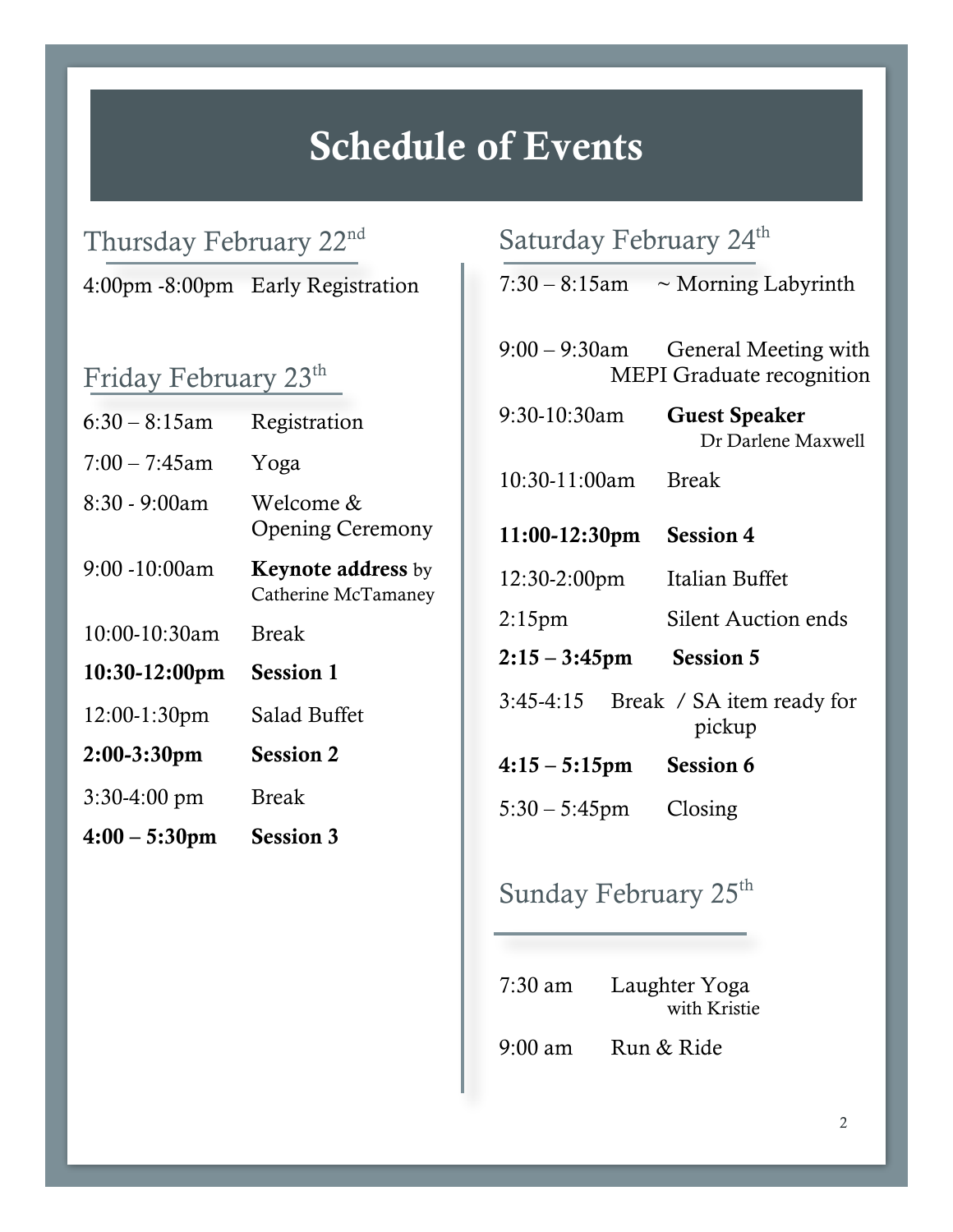# KEYNOTE – Catherine McTamaney



Catherine McTamaney, Ed.D., is the award- winning author of *The Tao of Montessori* and *A Delicate Task: Teaching and Learning on a Montessori Path*.

Dr. McTamaney has been a Montessori teacher, educator, and head of school. She currently serves as the Director of Undergraduate Education for Peabody College's Department of Teaching and

Learning at Vanderbilt University and is a Research Associate at the Social Computing Group in the MIT Media Lab.



*The Tao of Montessori* offers a quiet balance to the noisy demands of teaching and parenting through a special blend of encouraging verse. Award-winning Montessori teacher Catherine McTamaney revisits the eighty-one verses of Lao-tzu's Tao Te Ching and relates them to the life and work of teachers, parents, and children.



We are each other's navigational stars. Montessori's words, across generations, guide us.

We are working in common toward a perfection we may never individually see. But we're on the path. And we're not alone.

*A Delicate Task: Teaching and Learning on a Montessori Path*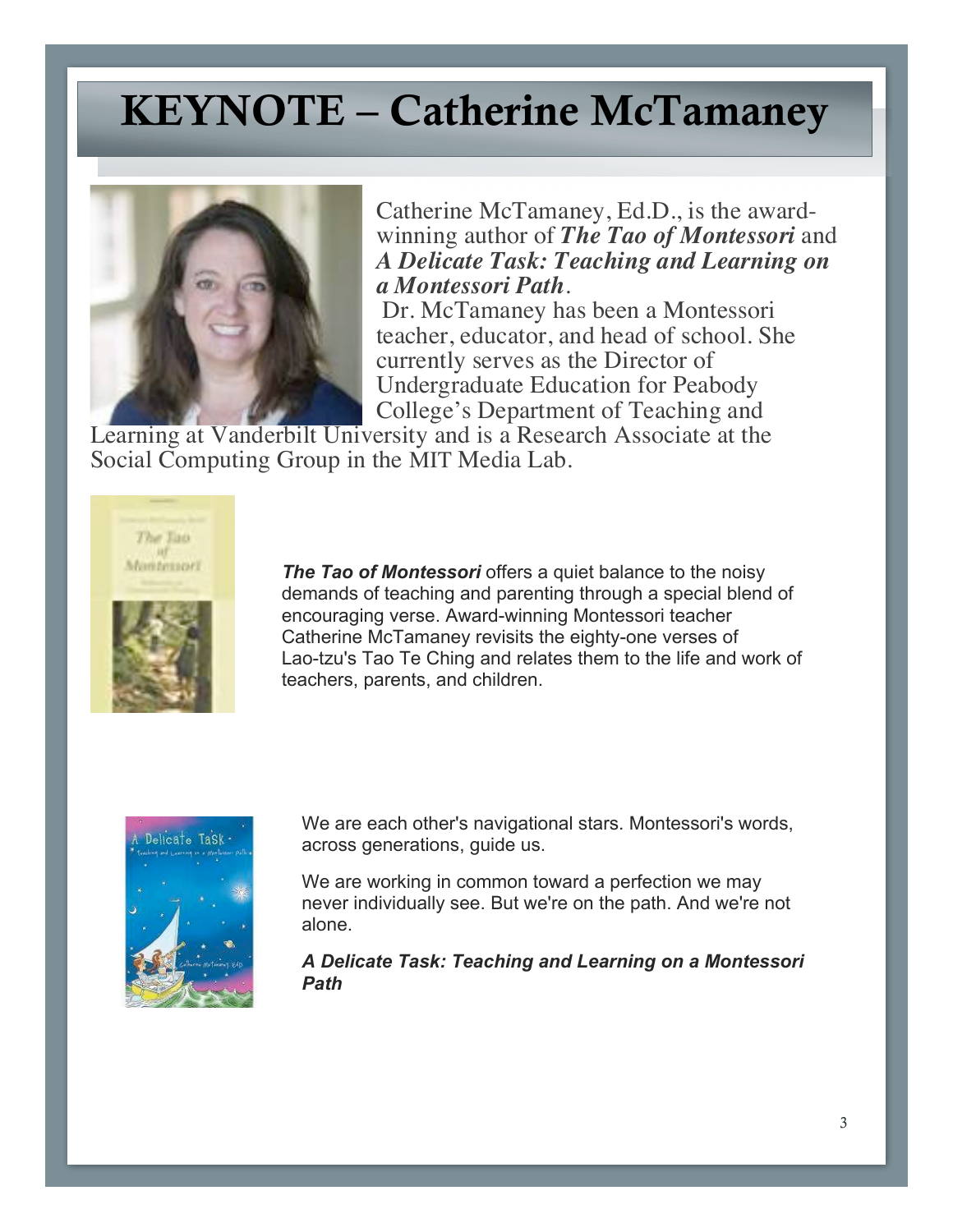# Special Guest Speaker Darlene Maxwell



Dr. Maxwell is Professor Emeritus of Education at Coker College in So Carolina. She earned her Ed.D. in Curriculum and Instruction from the University of Arizona in 1996, her M.Ed. in Early Childhood Education from Boston University in 1989 and her B.S. in Elementary Education from Presbyterian College in 1973. She is also Montessori certified for Primary and Elementary Classroom Director and a Montessori teacher educator.

At the college level, Darlene has taught graduate and undergraduate courses in early childhood curriculum, child

development, educational psychology, elementary science and math methods, research methods and Montessori educational foundations.

Traveling across the country, she has also served as a teacher educator for a hands-on science curriculum from the University of Hawaii and as a teacher in Montessori education.

Passionate about the need for play in children's lives, she has presented on this topic at state, national and international conferences.

Dr, Maxwell is a frequent contributor to professional journals and publications and has authored numerous books on the changing educational environment of public education and the importance of play.

She and her husband reside in Camden, SC where she enjoys reading, gourmet cooking, visiting her grandchildren and traveling.

### Registration Key

IT-Infant & Toddler EC-Early Childhood EL – Elementary

4

 $MS$ -Middle School  $ADM -$ Administration  $PP -$  Public & Private schools

### Pre-Session Offering Friday – Feb. 23 - 7:00am – 7:45am

Enjoy an early morning session of relaxing yet invigorating yoga with Renata Faccioli  $\sim$ A great beginning to a wonderful weekend!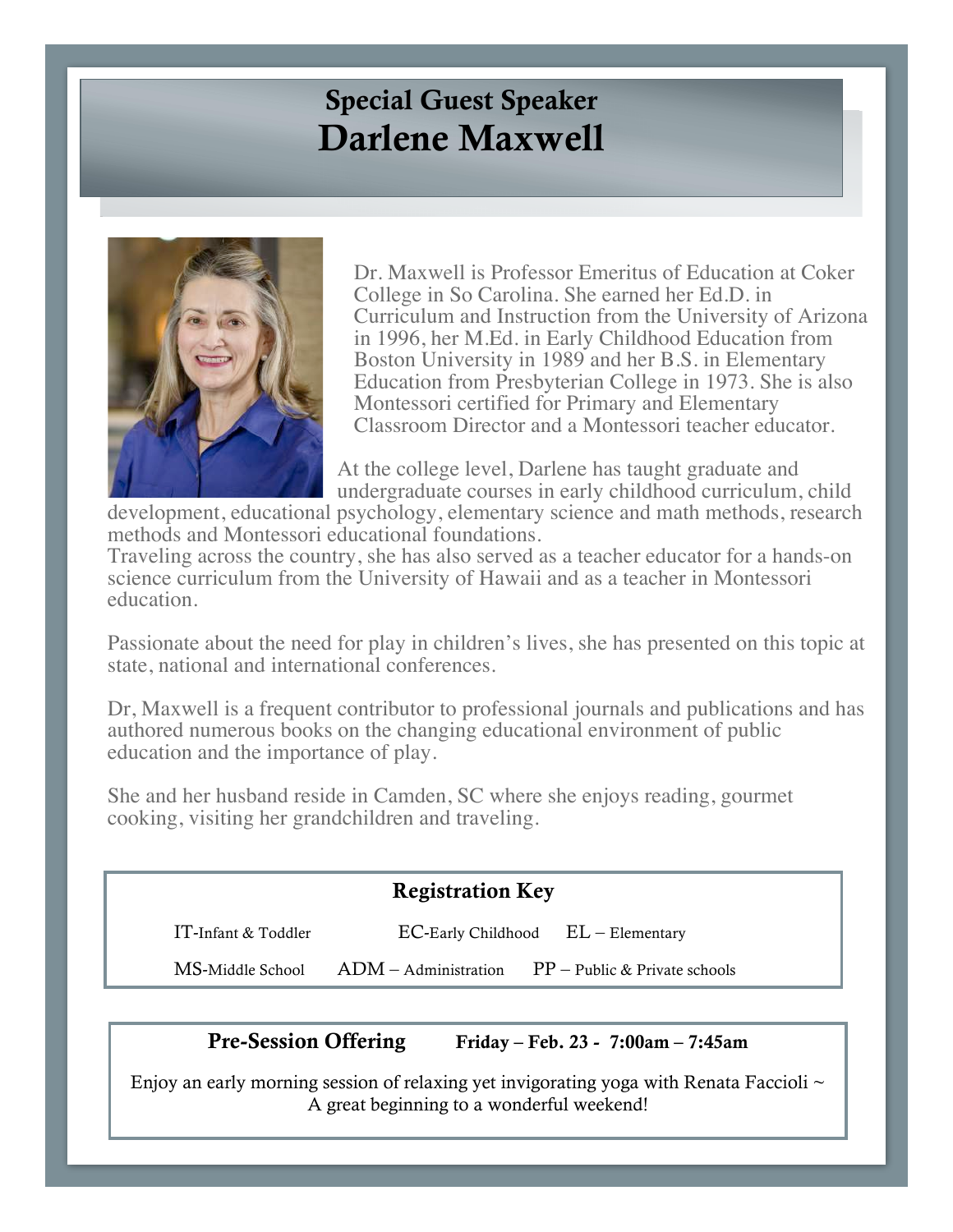### *1-A* Music & Movement for Brain Development Level: IT /EC

Using music and movement to aid in brain development, strengthen vestibular systems and just plain have fun.

**Dr. Aja Debruyn** - is a certified cognitive behavioral therapist and Montessori certified at the Infant/Toddler, Primary and Lower Elementary levels. She is the MEPI conference chair and the Secretary on our Board of Directors.

**Dain Griffin** is an MEPI intern and an accomplished musician in the Southwest.

### *1-B* MACTE On-Site Verifier Training Level: All

Session 1

Interested in becoming a MACTE on-site verifier for MACTE on-site verification visits? Or already a verifier looking to update your knowledge of the on-site verification visit process? The MACTE On-Site Verifier training is for Montessori credentialed individuals who are interested in participating as verifiers on upcoming on-site verification visits for programs going through the MACTE accreditation process..

*Dr. Rebecca Pelton* is the President of MACTE (Montessori Accreditation Council for Teacher Education). MACTE serves as the national accreditor for Montessori teacher preparation programs. *Aimee Fagan* is the MACTE Accreditation specialist.

### *1-C* Partnering with Parents Through Life's Changes Level: IT/EC /PP

Parenting is hard! It's our job as teachers to not only help children learn and grow, but support, educate, and guide parents through the many life changes of a young child. This workshop discusses how to help parents work through events, from toileting to a death in the family, and give strategies and guidance on how to bridge these events.

*Sarah Galley* is IT and EC certified and works at Charlotte Montessori School since 2010. She is passionate about spreading Montessori knowledge and joy of the Montessori philosophy. *Lisa Howell* also has her IT and EC certification and has taught for 9 years. She loves sharing Montessori with her two young children.

### *1-D* The 10 Acre Wood Farm School **Level: MS** /PP

What started with a PowerPoint presentation has now grown into a small, sustainable farm maintained by students, including the youngest who interact and learn while working with chickens, turkeys, goats and a vegetable garden. Genetics are studied to support the Angora goat breeding program along with growing for organic seed production. In the true spirit of Montessori, our Farm Students will present part of this workshop. *Lisa McKenzie* completed her NAMTA/AMI orientation to adolescent studies and works with Clay-Platte Montessori Farm Students in the education and maintenance for this program. She is presently the Adolescent Director at CPMS in Missouri.

### *1-E* Support your Most Precious Resource – Your Staff ! Level: ADM/PP

Our staff deserve more than a paycheck. They are our most precious resources and need our support. All schools can add an event or two that will make a positive difference. Come join us to discuss and share ideas on how to support your staff throughout the year. Bring your calendar! *Flo Hart* has been involved with Montessori Children's School in Jacksonville, NC for over 24 years. She is in her 9<sup>th</sup> year as Head of School and loves her staff! Flo also serves as the Treasurer for MEPI and enjoys swimming, canoeing and going to the beach with her family.

### *1-F* Sensorial - Math Continuum Level: EC/PP

This workshop will offer ideas on how to look at the connections within the math materials and group them according to concept, so that the child gains a deeper understanding of each concept. It begins by establishing those roots in Sensorial with observation, order and patterning. Participants will gain an understanding of how to view Sensorial and Math as a continuum and how to best help the child easily transition from one activity to another.

*Helen DeVere* is director of Orlando Montessori Teacher Education Institute in FL since 1990. She served 3 terms on the MACTE Board of Directors. She spends her time teaching with OMTEI, giving workshops and seminars along with accreditation visits for MACTE.

#### *1-G* The Many "S"ounds of Montessori – beyond Scientist, Servant, Saint Level: All

Maria Montessori wrote about the Montessori guide have three main qualities starting with the sound "S" – scientist, servant and saint. Come to this workshop and explore many more qualities starting with the same sound. You will be astonished by the number of qualities we cultivate and put at the service of children with our care and love. It will give you a boost of pride and an aspiration to perfect yourself as well.

*Dr. Daniel Jutras* is the Director and Master Teacher for the Canadian Montessori Teacher Education Institute, which affiliated with MEPI in 2012. He has served on the MEPI Board of Directors and developed MEPI's school accreditation program. He travels extensively giving courses and workshops across the globe. His AMI certification course was taught by Maria Montessori's student, Antonietta Paolini in Perugia, Italy.

#### *1-H* The Teacher as Scientist –Dr Montessori's Revolutionary and Transformative Standard Level: All/PP

"The vision of the teacher should be precise like that of the scientist…" (MMontessori). It is through observation and experimentation that the teacher becomes a scientist and puts herself in the service of children. Join us as we share a new classroom management tool that assists teachers in this transformative process.

*Nancy Lindeman* is the Director of the Institute for Montessori Innovation at Westminster College. She hold MEPI EC,EL I-II and Administrative level certificates and is a special educator. *Cathie Mathews* is an EC teacher at Montessori Community School in Salt Lake City. She's been teaching in Montessori for 12 years and is an internationally recognized Montessori blogger.

#### *1-I* Advocacy for Montessori Education - Collaboration & Cooperation Level: All/PP

This workshop will explore the benefits of engaging in advocacy to support fully implemented Montessori education with regulatory agencies. Using the work of one state Montessori organization, we will share a model of collaboration and cooperation that enable us to educate and compromise with integrity.

current President of MEPI and the Colorado Montessori Association. She has worked with Christine to support Montessori education in Colorado. *Christine Lowry M.Ed* is a consultant at Montessori NOW and has worked with a number of state Montessori organizations to create Montessorifriendly relationships with regulatory agencies. *Martha Teien M.Ed* owns a small Montessori school in the mountains of Colorado. She is the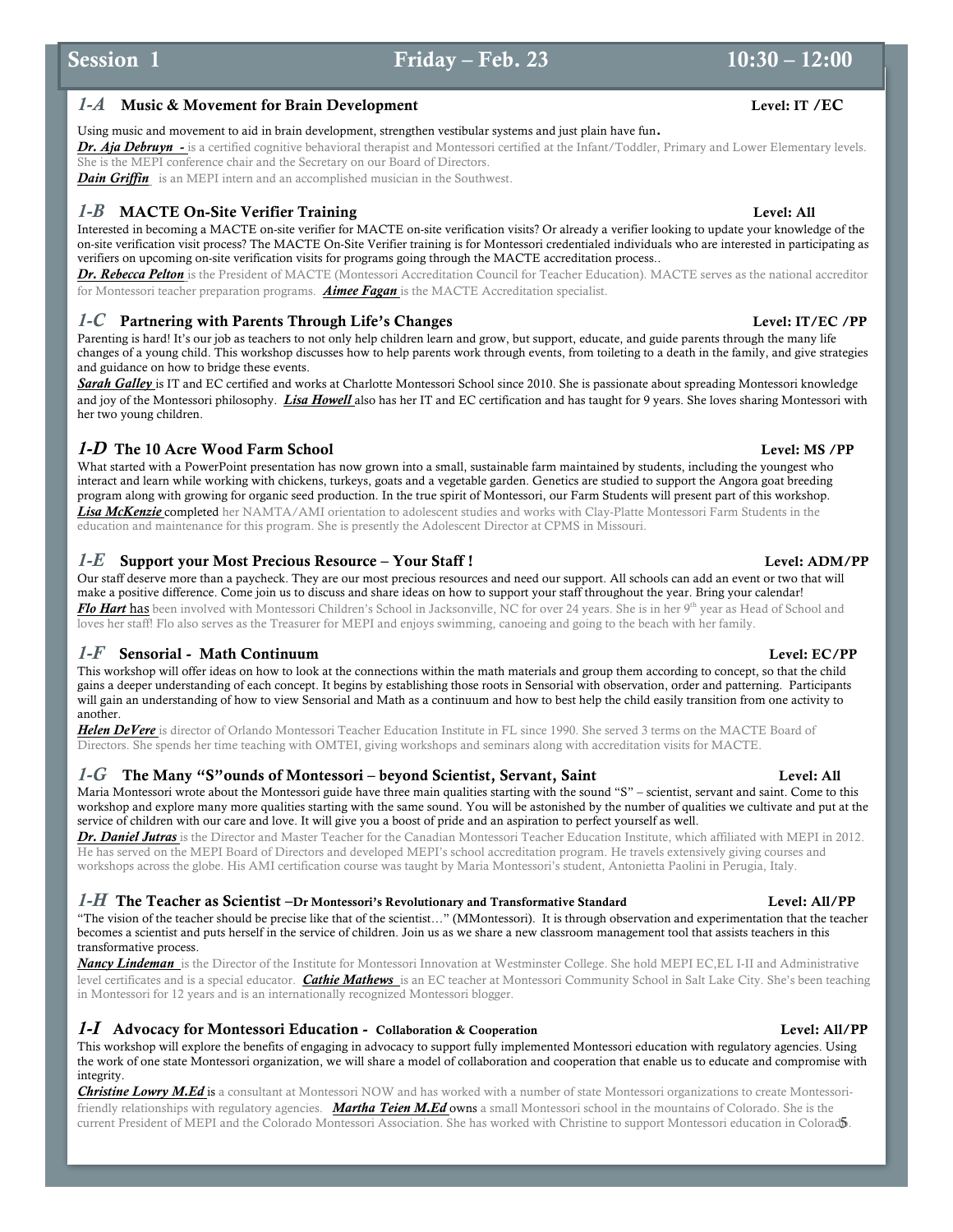.

### *2-A* Supporting Challenging Teachers & Teachers with Challenges Level: ADM

This workshop will help educational leaders identify common faculty challenges as well as toxic behavior, while exploring positive and proactive approaches to dealing with these issues. We will address creating school environments that are supportive of faculty development assuring a missionconsistent culture.

*Kathy Leitch* is the founder and head of Renaissance Montessori School. She has her AMS IT and EC credentials and has been involved in Montessori education for over 35 years. She continues as a teacher trainer, school consultant and is a certified Parenting Instructor & Stress Management facilitator.

### 2-B Fostering Original Thinkers in the Montessori Classroom - Pt. 1 (pt. 2 is offered during Session 3-A) Level: All/PP

Montessori's vision was to empower students to fully realize their unique potential and mission on earth. Montessori, herself, was a true "original" and a model for educators and students alike. We will explore ways to accomplish her vision and foster original thinking, activities and projects in a more intentional and systematic way. You will be invited to reflect upon your curriculum design and classroom practices and come away with an action plan for how to adjust your approach to foster originality and to be more original yourself!

**Andrew Kutt is** the founder of the Oneness Family School in Maryland. He has been in Montessori for over 30 years as a teacher, administrator, teacher trainer and consultant. He is the author of "Living in Harmony" and carries his guitar with him everywhere!

### *2-C* MACTE Self-Study Writing Workshop Level: All

The Self-Study workshop is for Montessori Teacher Education Programs that are ready to begin working on their Self-Study document. This workshop will focus on accreditation requirements and specific compilation guidelines through MACTE's Accreditation Management Portal.

*Dr. Rebecca Pelton* is the President of MACTE (Montessori Accreditation Council for Teacher Education). MACTE serves as the national accreditor for Montessori teacher preparation programs. *Aimee Fagan* is the MACTE Accreditation specialist.

### **2-D** A Good Beach Read - and it's not a book! Level: All

Knowing what you are observing while walking on the beach gives one a new appreciation for this vast ecosystem beneath our feet. Learn to identify what the beach can tell us, from observing the sand, identifying tracks, to many of the wonders which appear one day and are gone the next. A check-off list for you to take with you on your next beach outing at Kiawah will be provided.

*Mary Cusack* is the Executive Coordinator for MEPI. She enjoys identifying nature to become better aware of her surrounding. She lives in the woods with her husband of 45 years and enjoys being a certified Master Gardener and observer of birds, fungi, wildflowers and animals.

### *2-E* The Elusive Process of Normalization Level: IT/EC

New children, new teaching partners, new obstacles…oh my! Nothing seems more elusive at the beginning of the year than the idea of normalization. This workshop details the adventure each classroom faces at the start. We will help share strategies, routines, limits, and understanding to help guide you confidently through the process of normalization.

*Sarah Galley* has worked at Charlotte Montessori School since 2010. She has both her IT and EC certifications. She is passionate about spreading the knowledge and joy of Montessori. *Jenny Formon* is an EC teacher at Charlotte Montessori School where she has been for 20+ years. She shares Montessori through writing and workshop presentations.

### *2-F* Let's Get Down on the Farm Level: EC/PP

Do you love the "farm" but just can't seem to manage it with children using it at many different levels? We will explore a simple, effective way to get the most from this wonderful material for introducing primary students to grammar. You'll be "getting down on the farm" like you never have before! *Teresa Noble* spends most of her time as a Montessori Teacher Educator and consulting for Montessori and Early Childhood. She also represents MEPI on the MACTE Board of Directors.

#### *2-G* Education, Training, and Experience Level: PP

Come experience the findings and process of Teresa's dissertation work as it relates to a study of establishing a Montessori school. The method of "Bricolage" and why it is so powerful in explaining Montessori and how we operate as Montessorians will be explained and discussed. *Dr. Teresa Turner* is a Montessori Director of a school in Reynolds, GA. She works with Dr. Feland Meadows at Kennesaw St. University and has a Master Montessori Teacher Certificate from the Pan American Montessori Society.

### 2-H Rejuvenate Elementary Grammar with Storytelling Level: EL/PP

Bring grammar to life! Make functions of words glisten with storytelling excitement. Michael will review all parts of speech, introducing storytelling for grammar as well as related areas like possessives, contractions and letter sounds. You'll acquire specific know-how in storytelling techniques and skills, while visiting many language lessons enriched through the magic of stories.

*Dr. Michael Dorer* is a Montessori educator consultant, speaker and author with nearly 50 years experience in Montessori education at all levels. He has a doctorate in Education and Montessori credentials for 3-6 (AMS) and 6-12 (AMI).

### 2-*I* 15 Science experiments for Children's House Level: EC

Learn how to help children in your classroom gain a scientific foundation through tactile learning experiences. This workshop will focus on teaching scientific concepts using fun and engaging experiments for children 3-6 years. As a participant in this session, you will conduct experiments and receive lesson write-ups to try at your school. .

*Patrick Mcglinchy* is a lead teacher at Keystone Montessori School in Massachusetts since 2005. After a stint in politics for 10 years, he pursued and received his Montessori certification with AMS. Patrick is an advocate for stronger Science curriculum at the Early Childhood level.

### $\overline{{\rm Friday - Feb. 23}}$  2:00 – 3:30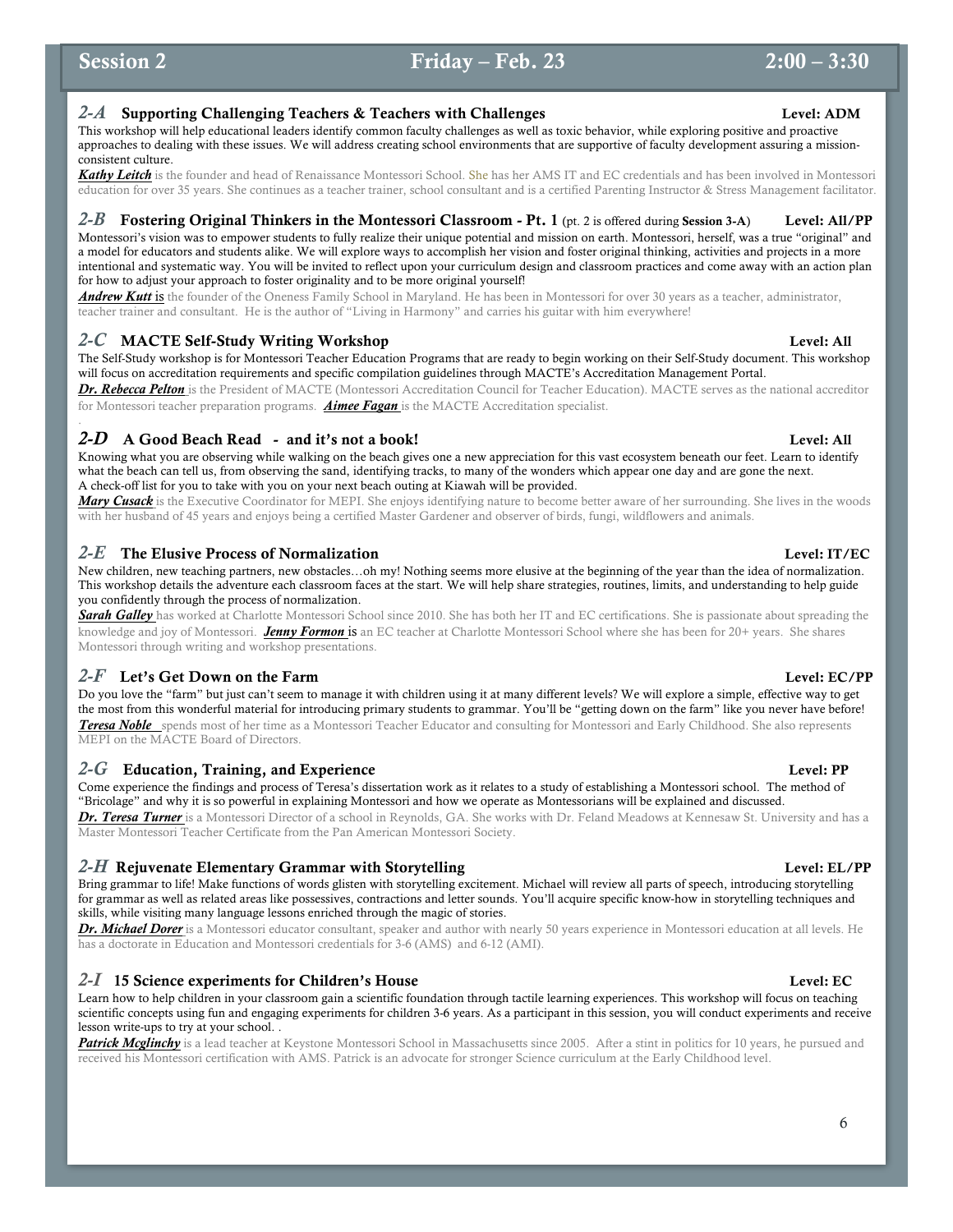### *3-A* Fostering Original Thinkers in the Montessori Classroom - Pt. 2 Level: All/PP

This is part 2 and a continuation of Andrew's workshop. Please see workshop description under 2-B Andrew Kutt Please see his bio under 2-B.

#### *3-B* Fostering Creativity & Interest in Art & Exploration in your Infant Toddler Classroom Level: IT I am not an artist! This class will offer ideas & suggestions to foster your infant & toddlers interest in the arts in an authentic way. We will, through

discussion, examples, and make & take, discover new ways to fulfill the parents' desires for keepsakes while still giving the child the freedom to explore and create.

*Christina Muehlbauer* is a level 1 Infant teacher at the Suzuki School in Atlanta, Georgia. Prior to this, she was the infant director at the Montessori School of Camden in SC. Chrissy is a certified MEPI Infant Toddler teacher.

### *3-C* The Visionary Leader: Leading & Empowering Staff Level: ADM/PP

This workshop will focus on how school leaders can create a vision for their school that promotes the collaboration of all staff and administration towards one vision. This session will provide some concrete methods to assist in making this happen in your school.

*Rachel Buechler* originally from England now lives in Charlotte, NC. She has a BA in Education and her IT Montessori certification. She is currently the Assistant Director at Charlotte Montessori School after previously teaching in the IT classroom. *Michelle Cochran* has taught for over 15 years, has her EC Montessori certification and holds degrees in EC Education and Child & Family Studies. She earned her Administrator Credential in 2012 and is current Director at Charlotte Montessori School.

### *3-D* A Montessori TKES Toolkit Level: ADM/PP

This workshop presents the process one school developed to align performance expectations of a Montessori guide with the Georgia Teacher Keys Evaluation System. Outlines will be given of teacher performance standards and how these translate into a "Montessori TKES Toolkit" that can be adapted to other state evaluation systems. Small group discussions will engage in developing ideas to meet the needs of each particular environment. *Tanya Melville* is originally from Ireland and discovered Montessori when she emigrated to the US in 1986. After becoming a Montessori mom, she explored the Erdkinder model at Montessori of Macon and eventually became the school's director. Now living in Savannah, she is principal at Charles Ellis Montessori, which is celebrating their  $30<sup>th</sup>$  anniversary as a public Montessori school.

#### *3-E* Being Present – Being Mindful....A service to ourselves and to the children Level: All Level: All

This workshop will give you 5 mindfulness lessons that you can take to your classroom to expand and develop with your students. Each has group time presentations and shelf materials for the Peace area. Simple meditation techniques will be broken into manageable parts to use with children. Finishing up will have walking on the line meditation activities and, if time, make a personal peace banner. *This workshop is limited to 25 participants.*

**Jennifer Sherman** founded Oak Grove Montessori in Charleston in 1997. She holds an AMI certification and BA in Special Education. **Caroline Brennan** has been practicing and teaching mindfulness and yoga for 20 years. She and her husband opened Sprout, an organic café and juice bar in Charleston and spends her extra time volunteering to teach yoga at her children's school along with family yoga classes.

### *3-F* Confident Communication with our Parents Level: All

This workshop covers the "why" behind the importance of confident and clear communication between teachers and parents and will provide participants with tools and examples for creating successful and educational communication to parents.

*Margaret Southerland* is an IT teacher at Charlotte Montessori and has her AMS IT certification. *Jenny Formon* is an EC teacher at Charlotte Montessori where she has taught for 20 years. She shares Montessori through her writings and workshop presentations.

#### *3-G* Kick your Class up a Notch! Promoting Critical Thinking & Literacy in the Cosmic Curriculum Level: EL /PP

Come and be inspired to engage your elementary students in meaningful extension work to the Cosmic Curriculum based on their own interests and passions. Students will enhance their critical thinking skills by applying the concepts learned in each lesson and connecting them to all areas in the classroom. Learn how to integrate Bloom's Taxonomy and Depth of Knowledge to the Cosmic Curriculum

*Jorge Haro* is a trained 6-9 Montessori director who has been working in the Montessori classroom since 2010. *Heidi Reed* has her lower Elementary Montessori certification and has 11 years teaching experience at this level. Heidi and Jorge co-teach at Magnolia Montessori Academy in Florida.

### *3-H* Find the Beach & Look Within Level: All /PP

We will work as a group to construct a temporary labyrinth on the beach. Participants will also search for a symbol from nature and examine the connections as they walk the labyrinth. Taking time to be outdoors and make time for introspection is a very Montessori thing!

**Beth Langley** has a BA from Columbia College, is Early Childhood certified through MEPI, is a Veriditas certified labyrinth facilitator and has a love of art and all things creative. Beth shares her love of labyrinths and presents at conferences in the US and internationally for Montessori teachers, gardeners, art educators and labyrinth enthusiasts.

### 3-I Creating an Inclusive Montessori Classroom for ALL- supporting Challenges in Behavior and Learning Level: All

This workshop explores the foundation for understanding challenges and how we can create inclusive classrooms serving all children. The Montessori Triad is the basis for using a Management, Prevention, and Intervention Model that benefits all students. Participants will learn how to create specific individualized plans to address the "whole child." Workable tools and techniques consistent with best Montessori practice will be shared. *Christine Lowry M.Ed.* has been committed to inclusion of all learners in the Montessori environment during her 24 years as a classroom teacher and head of school. She currently consults with schools as they serve their special needs students and presents at national and state conference along with workshops for Montessori educators..

### 7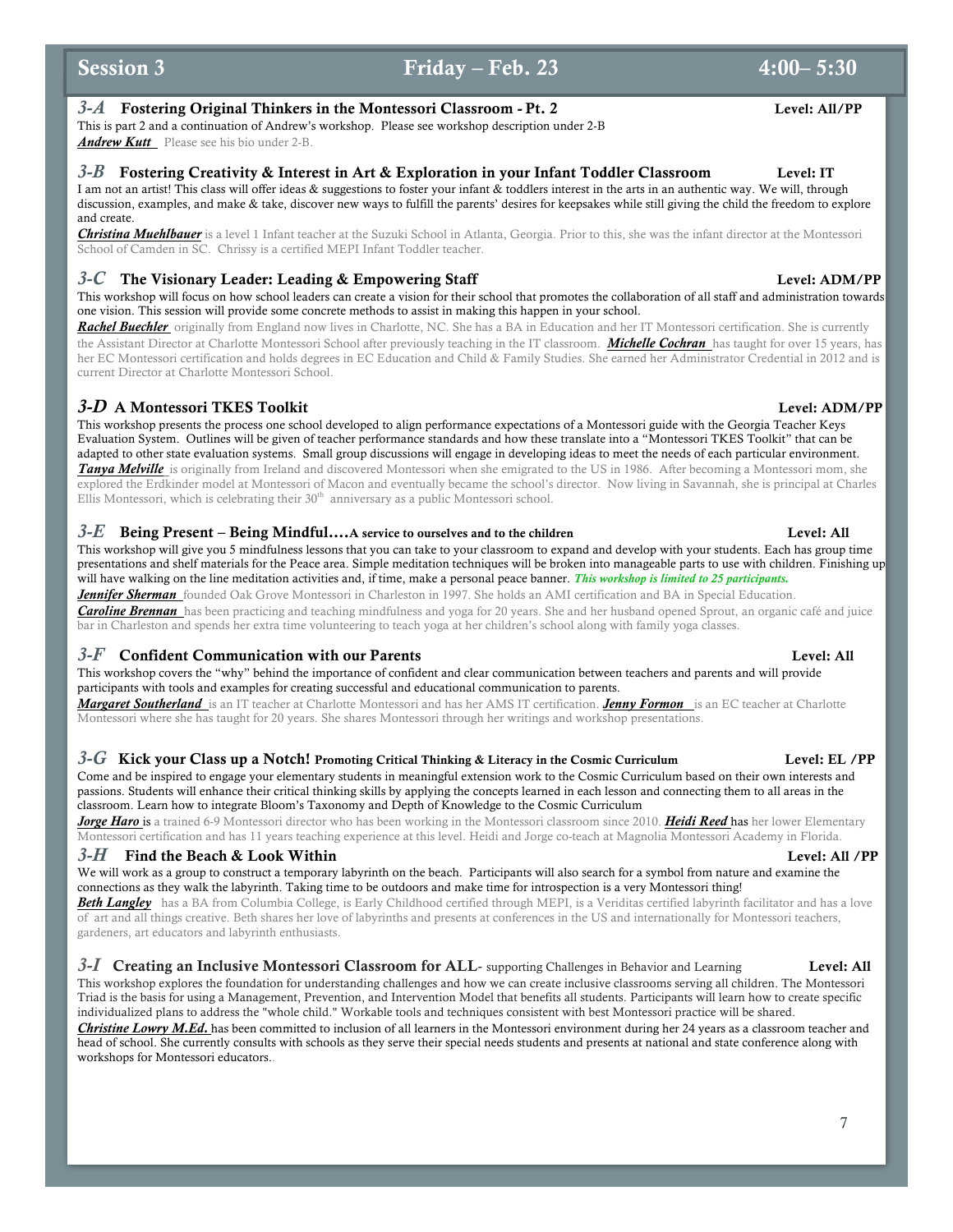### *4-A* Transformation Public School Style Level: PP

Transformation of the adult is a requirement of Montessori teacher training. Public school teachers, often very experienced in a different education perspective, must be transformed before entering the Montessori environment. In this session, we will discuss the 3-fold effect of transformed adult, environment and child in the public school Montessori setting.

*Dr. Floyd Creech* is director of School Readiness in Florence School District One and has been working with Montessori teachers for over 10 years in the public school setting. He graduated from Lander University Montessori Teacher Education Program in 2004 and is a founding member of the South Carolina Montessori Alliance. He serves on the MACTE Board of Directors and is an active member of MEPI.

### *4-B* How to Advocate for your Montessori School Level: ADM/PP

This workshop is focused on sharing with participants the state of affairs with numerous policy issues with knowledge on how to engage in advocacy on behalf of their school and Montessori. Together we will explore: how to advocate at every level, from neighborhood to national; what policy makers most want to know about Montessori; success stories; and ideas for getting involved. Participants will walk away with a clear idea of what they can do to amplify their voice and get involved. Emphasis at the state level is finding a unified voice across Montessori educators.

*RB Fast* is on the council of Montessori Public Policy Initiative (MPPI), a jointly sponsored collaborative between AMI/USA & AMS. She is a foun of the CO Montessori Association and served as VP and Advocacy Chair for 4 years. She is AMI trained and has a Master of Science in EC Public Policy & Advocacy. She serves as a school leadership coach at Bee Line Consulting.

### *4-C* Independence – A Montessori Journey Level: All/PP

Join Michael as he explores the most defining mantra of Montessori education. What is independence and why does it matter? Is there a downside to too much independence? How do we encourage and teach the skills for independence? Be part of the fireworks in honor of independence!

*Dr Michael Dorer* is a Montessori teacher educator, consultant, speaker, author and storyteller with nearly 50 years with Montessori education. He holds a Doctorate in Education and an AMS 3-6 and AMI 6-12 certifications. He focuses on Montessori theory, mathematics, Great Lessons & more!

### *4-D* Caring Beyond our Community Level: EC

This workshop focuses on taking grace and courtesy beyond the classroom and into the local and global communities.

**Christina Cruickshanks** has been teaching 16 years in public schools and is in her 5<sup>th</sup> year in Primary Montessori. She is the proud mother of 3 Montessori girls. *Christina Miller* has been teaching 8 years in Montessori public schools. She is the proud mother of 2 Montessori kids and one adorable toddler!

### *4-E* Snazzing Up Sensorial How to reconnect Sensorial Exercises to Children who need Them! Level: EC

By understanding the importance that sensorial lessons play in building foundations for further work in Language and Math we'll let's take a closer look at how to keep children connected to these exercises – especially the children in need of sensorial exploration. We will examine the main lessons and exciting extensions to consider as we reconnect to today's children.

*Carrie Allen* is an experienced EC educator with over 25 years of field experience. She has her EC degree in Education and her EC Montessori certification from NCME. Carrie is a life learner and strives to understand how to better "follow the child".

### *4-F* Supporting Food Allergies in the Classroom Environment Level: All/PP

This workshop gives an explanation of different types of food allergies and intolerances and advice on how to better manage them in the classroom setting. We will also discuss ways to empower children to advocate for their own allergies.

*Meghan Redman* has served many children with food allergies through her years of working. But it was through Montessori that she discovered how to help children advocate for themselves. She has her degree in Family and Consumer Studies and her 3-6 certification from Pan-Am Montessori Society.

### *4-G* The Montessori Teacher as a Guide in the Garden Level: All

Start a new project at your school – a BioGarden! You will learn, step-by-step, how to implement this program from curriculum to hands in the dirt to harvest!

**Sandra Pokos** is the owner and director of Little Heart Montessori School in Zagreb, Croatia. She is an EC director and conducts a teacher preparation program through MEPI. She currently is chair of the Teacher Education Committee for MEPI.

### *4-H* Where in the World is Koala Lou? Level: All/PP

This workshop is storytelling using flannel boards and other techniques to include in your continent studies. *Luanne Hendricks* has been teaching 38 years – 20 of which are in Montessori. She is a teacher trainer with MEPI and a mentor teacher to

traditional teachers.

### *4-I* Oh the Wonderful World of Colored Beads Level: EC/EL

Come and explore the numerous activities the children can do with them from dissecting the Snake Game in four trouble-free levels to the so-cool properties of commutativity, associativity and dis-associativity without forgetting the concrete Pythagoras table of multiplication.

*Dr. Daniel Jutras* is the Director and Master Teacher for the Canadian Montessori Teacher Education Institute, which affiliated, with MEPI in 2012. He has served on the MEPI Board of Directors and developed MEPI's school accreditation program. He travels extensively giving courses and workshops across the globe. His AMI certification course was taught by Maria Montessori's student, Antonietta Paolini in Perugia, Italy.

### Saturday – Feb. 24 11:00 – 12:30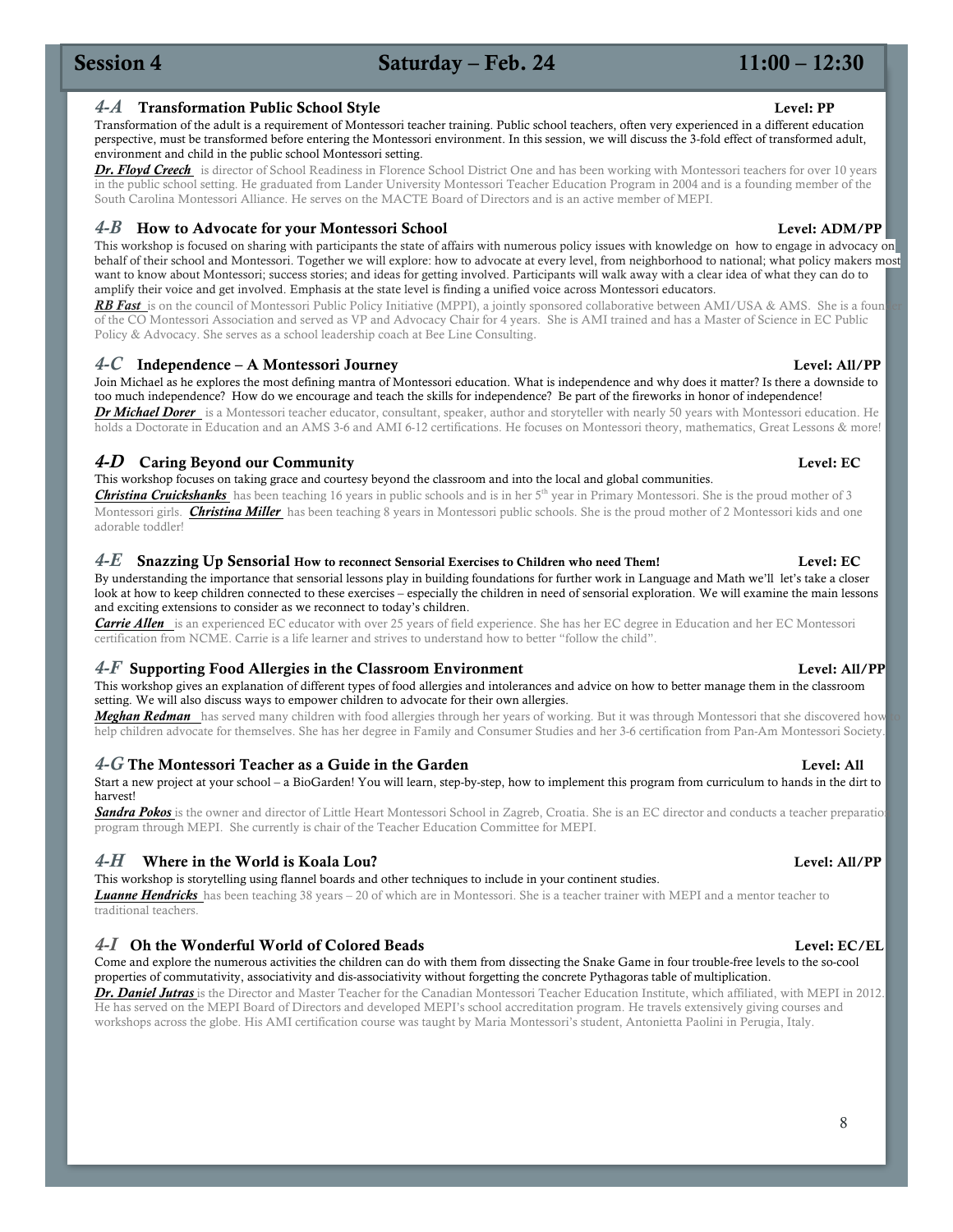#### *5-A* Toddlers and Challenging Behavior: Biting Level: IT

Let's talk about biting: why kids bite and how to handle the biter and the bitten. Before our roundtable discussion on the types of biting, there will be a brief presentation on how this guide handles biting in her environment.

 $Saturday - Feb. 24$  2:15 – 3:45

*Meredith Hines* was introduced to Montessori in 1996 and was hired by Sherry Sweet-Miller at the Montessori School of Camden where she is still employed. She has been a Toddler Assistant, Director, Extended day Director, Summer Coordinator, Field Consultant and Teacher Trainer. She has been on her school's Board of Director and is a new MEPI Board member.

#### *5-B* How to have Hard Conversations with Employees **Level: ADM/PP**

Confrontation is tough. Many school leaders struggle with how to approach staff members about concerns. Often they let it slide or become rigid authoritarians because of their discomfort with hard conversations. We will explore the fine art of approaching tough topics with grace and courtesy while maintaining the integrity of our policies. Participants will walk away knowing how to have those hard conversations that leave both parties feeling empowered and grateful.

*RB Fast* is a school leadership coach committed to helping administrators realize their vision for their school with strength and grace. A former teacher and administrator, she works with school leaders across the globe as they build strong communities.

#### *5-C* Montessori Teacher – Montessori Mom Level: All

Many of us have our own children with us at school. Let's talk about how we handle being a teacher or administrator AND a parent !

*Bobbi Brown-Flannery* is the Director of Still Water Montessori School in South Carolina. Out of 23 years teaching, the last 10 have been spent in a Montessori environment. She has her Bachelor of Science in Family Studies from the U of Arizona and her Masters in EC education.

### **5-D** MEPI Accreditation Level: ADM

Take your school to the next level of excellence. This workshop, presented by MEPI's Accreditation coordinators, will explain the process, the procedures, and the benefits of becoming MEPI Accredited - a Gold status school.

*Dr. John Moncure* serves as headmaster of the Montessori School of Camden, SC. He is an MEPI Board member and an On-Site Verifier for MACTE.. John has authored three books and numerous articles. He holds a Ph.D from Cornell University. *Dr. Daniel Jutras* - Please see his bio under 4-I.

#### *5-E* Facing Inward. The Spiritual & Transformative nature of our Montessori Work Level: All/PP

Dr. Montessori believed that by directing our efforts toward helping the inner self, both the child and the adult, we might be able to save humanity and to build a better, more peaceful world. This participatory workshop is for those interested in exploring Montessori and the transformative nature of our work.

*Melody Mosby* hold the AMI Advanced diploma from Washington Institute in Washington D.C. and the Montessori Secondary diploma from MEPI. She currently teaches adolescents at Athens Montessori in GA and is program director for Adolescent Teacher Training. She is a lifelong Montessorian and is committed to education for peace.

#### *5-F* Mindfulness in Montessori: Bringing Awareness & Connectedness to the Elementary classroom Level: EL/PP

Learn activities that engage elementary children in mindfulness. Making silence and walking the line will be offered as participatory experiences, and their use in the elementary classroom will be discussed as enhancing mindfulness. You'll also see sewing, art, music and movement as helping students focus and calm their minds, spirits and bodies.

*Rose Dorer* is AMS EC and AMI Elementary certified with a Masters degree in Education. She has taught EC and lower and upper Elementary as well as adults at the postgraduate level for St Catherine University and Westminster College. Rose is certified for Educational Administration and has presented at many Montessori conferences on Language, Peace and Biology.

#### *5-G* Science for Every Month Level: EC/EL

This workshop is designed to provide hands-on science experiments for each month. Attendees will have an opportunity to try a few experiments in a rotation style workshop. Come ready for a fun filled workshop!

*Christina Miller* has a Masters in primary Montessori from Lander University. She has been teaching for 8 years in a public primary classroom. *Christina Cruickshanks* has her Montessori credentials from MEPI and has taught in both traditional and Montessori classrooms with Montessori being her passion!

#### *5-H* Gardening in Elementary Classrooms **Level: EL/PP** Level: EL/PP

We will focus on how to implement gardening into elementary classrooms. Teachers will receive resources of how to incorporate this into classes on a daily basis. We will discuss how to make gardening fun and interesting to instill life-long gardening passion!

*Casey Moyer* has a Master's degree in Curriculum and Instruction and is currently working on her Doctorate in School Administration. She worked for 8 years in the public Montessori sector and has, for the past 10 years, been in private Montessori education working at Montessori World School in Orlando, Florida as head of their Elementary program.

#### *5-I* Extending the Montessori Hours Level: All

We will focuse on tips and tricks as to how aftercare is presented to students, from beginning to the end of the school year. We will look at what shelf work is used, what line times are used for ages  $2 - 9$ , plus gardening and what we do for fun Friday's as well.

*Lindsey Johnson* is an assistant teacher in the toddler classroom and this year added the aftercare responsibility to her roster. She has been at St. Andrew's Montessori in Georgia for 5 years and is currently enrolled to obtain her IT Montessori certification. *Meagan Laurens* is an assistant teacher in the early childhood classroom and also works in the aftercare programs. Her future plans include an EC Montessori certification.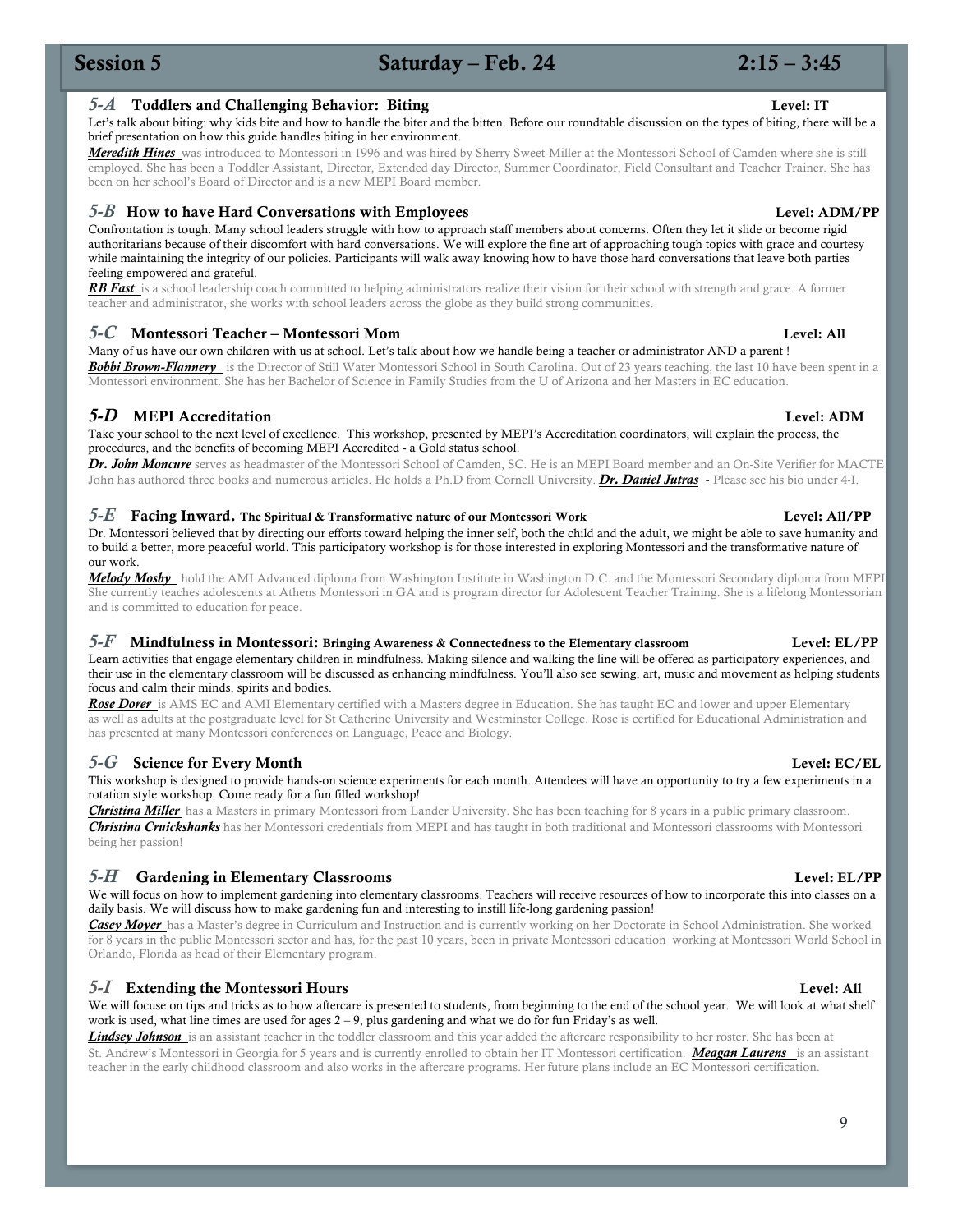### *6-A* Beauty of Renaissance Art Level: EL

Come and learn how to use Renaissance art in your classroom. We will share prints, resources and ideas from Megan's experience at the Teacher Institute of the National Gallery of Art and how we have used it in our lower EL classes.

*Megan Minchener* has taught Montessori lower EL for 9 years in the public Title 1 schools in SC. She was one of 50 teachers in the US accepted into the Teacher Institute at the National Gallery of Art to study Renaissance Art for 6 days *Britney Smith* has been instructing Montessori since 2009. She and Megan both teacher lower EL at Murray-LaSaine Elementary in Charleston, South Carolina.

 $Saturday - Feb. 24$   $4:15 - 5:15$ 

### *6-B* Essential Oils and Montessori Level: All/PP

This will be an informative presentation on essential oil science and use which will be followed by interactive discussion and sensory experiences to help participants understand the many opportunities for bringing beauty and comfort into their environments. We connect botany, geography and chemistry with daily use of oils and opportunities for bringing self- care to a higher level for both guide and child.

*Renata Faccioli* is the owner and primary guide at Starlight School in Nevada, providing Montessori education for IT and EC children. She is a wellness advocate for essential oils and a fitness enthusiast. She is passionate about sharing personal and family health through Montessori philosophy, mindful movement, and essential oils.

#### *6-C* Raising Montessori Children in a Microwave Society Level: All/PP

When Dr. Montessori perfected her philosophy, she had no idea what an "instant gratification" society we would become. We will discuss the art of patience in a world where waiting is becoming increasingly obsolete.

*Meghan Redman* Please see Meghan's bio under Session 4-F.

#### *6-D* Using World Instrument, Movement & Sound to enrich Educational Offerings Level: EL/MS/ADM/PP

Daniel will instruct how to use instruments and sound to increase engagement, and augment lessons in various subjects. Teachers will learn instrument making ideas, simple gathering rhythms of the world, and ways to reinforce traditional core curriculum components with music, rhythm, movement and sound.

*Daniel Scruggs* has studied, performed and taught music for over 25years. He teaches at Sundrops Montessori's four campuses in and around Charleston, SC. His curiosity and love of learning have led him to study many cultural traditions throughout the world. He is the founder of the Rhythm Moves cultural education program.

#### *6-E* Why Can't they Focus? Supporting Sensory Needs of Children Level: All/PP

This workshop explains the importance of sensory regulation in young children. You will learn how sensory needs often lead to children who can't focus, keep their hands to themselves, or regulate their emotions. You will also learn how daily observations can serve as indicators of underlying sensory needs. Many activities will be introduced to support these children to help them focus and regulate their emotions. These can be incorporated into work time, group time and outside play.

*Holli Andrews* has been teaching in Montessori since 2000. After helping start a Montessori school she then became Learning specialist at another Montessori school in Charlotte, NC. She has her Master's of EC from San Francisco St University and is dedicated to helping children overcome their sensory needs and reach their individual potential.

### *6-F* Opening your Montessori School Level: ALL

Participants will be guided through the steps of successfully starting a Montessori school and creating a business plan. Topics addressed will include: personal requirements, market analysis, forecast assumptions, school promotion, cash flow projections, site location and regulatory frameworks. *Elizabeth Hobbs* is an experienced Montessori educator and financial professional. She operated, for 10 years, a Montessori school she founded and also was Head of the American International Montessori School in Hanoi, Viet Nam. She has her EC and El certifications and currently teaches at the Montessori elementary level in Maryland.

### *6-G* The Science behind Perseverance Level: All

Nowadays, to go beyond, the word "effort", to do it again, repeat and try again, are not always as easy to the ear for either the child or the parent, and not easy to accomplish. Why is it that some children will keep trying and persevere as long as necessary while others struggle? Is it because of family education? Society? Heredity? What can we propose to children and teachers to help facilitate this state of mind and this way of life? *Pascale Quirion* has been a teacher for 25 years and teacher training for 9. Her passion is Montessori and loves the challenge of offering children and parents the best "keys to success". *Allan Nguyen* has been teaching for 10 years in Elementary. He is motivated to share his vision and belief on what he feels is the best pedagogy.

#### *6-H* The 3R's for Teachers & Staff: Rest, Renewal and Reflection Level: All

This workshop is designed to help teachers recognize the value and need for cultivating rest, renewal and reflection in their personal lives so that they can bring the best of themselves to their work on a daily basis. Within the framework of the Circle, participants will be guided through a series of queries and exercises to identify their own inner core and most deeply held values, which inform and guide their work so they can bring the best of themselves and truly cultivate peace within.

*Claire Salkowski* is an educator, professional mediator and Circle facilitator with almost 40 years experience in education. She has taught at every level from toddlers through graduate students. She was Director of Montessori Education and Associate Professor at Delaware St University and has been involved in several Montessori teacher-training centers. She founded Free State Montessori School in Maryland and continues as their educational director. Her curriculum development includes subjects on peace education, conflict resolution, and peer mediation.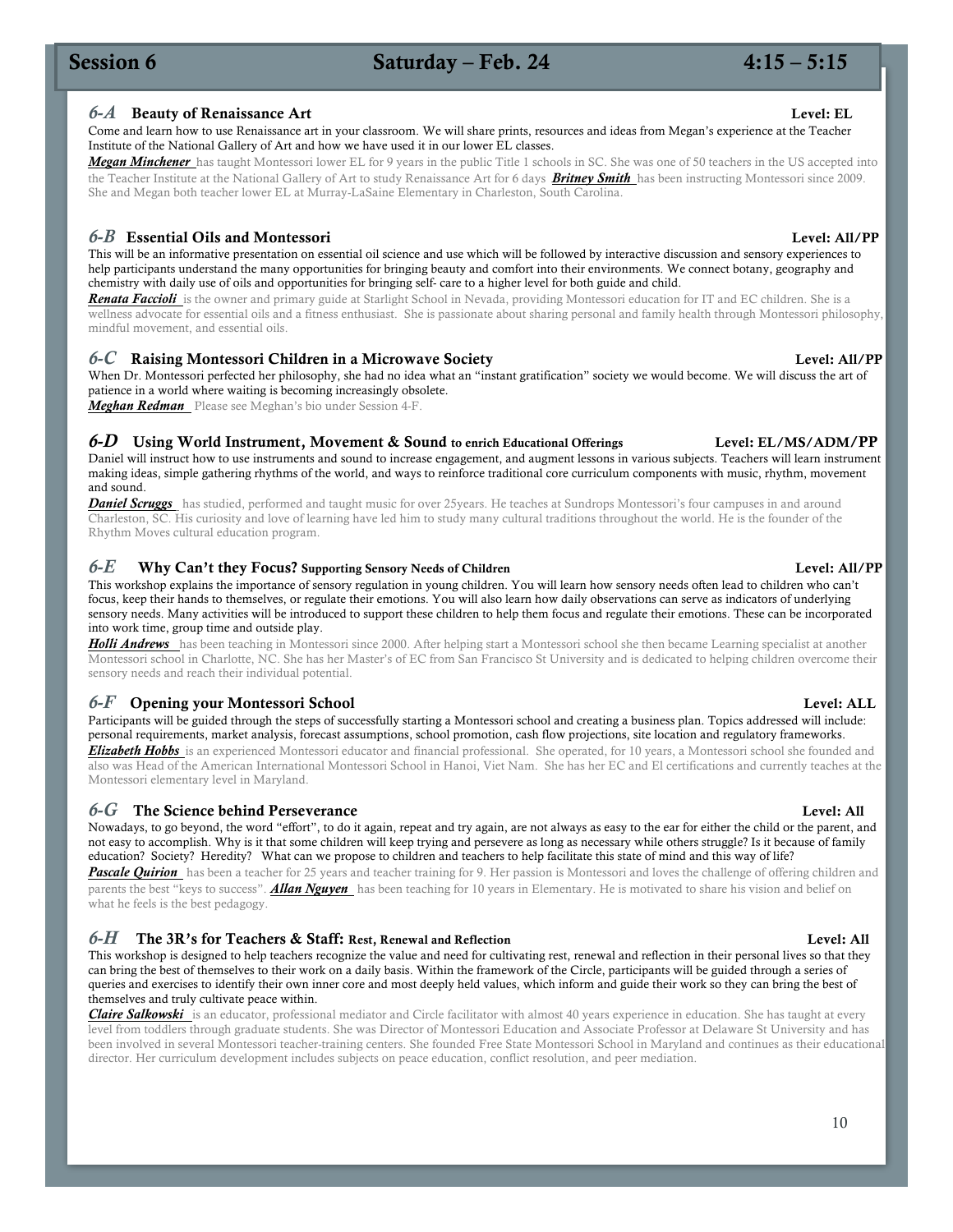7:30am – 8:30am Laughter Yoga with Kristie Level: All

Easy and fun exercises for health and happiness! Reduce stress instantly! Strengthen your immune system! Laughter helps to keep you in a good mood and cheerful disposition throughout your day. Laughter Yoga oxygenates your brain and makes you feel more energetic which helps you keep a positive mental attitude in difficult times.

If you can experience this, then it will be easy to take this back to your classroom to help your students through their difficult transitions in life. It's a great way to start your day in the classroom and gets everyone, adults and students, on the happy road to cheerful productivity!

*Kristie Norwood* has been involved in Montessori environments since 2003. She currently works at the Institute for Guided Studies as Director of Student Affairs and is an MEPI conference committee member. She has been a certified Laughter Yoga instructor since 2012 and is co-leader of the Columbia, South Carolina Laughter Yoga Club. She fully believes that laughing is the easiest, fastest, and the most inexpensive way to live a happy life.



### 9:00am **Run and Ride** Level: All

What better way to end a fabulous and full weekend than to unwind with a healthy run on the beach! If running is not your cup of tea we will have bikes to rent to accompany the runners on the hard-pack sand, which is perfect for beach biking.

All levels of fitness are welcome. Walkers too!! Getting outside is what is important and an opportunity to spend some down time at the rejuvenating atmosphere of the ocean before heading back to our homes and schools.

*Martha Teien* owns and directs a small primary school in the mountains of Colorado where she enjoys the crisp mountain air on her daily jogs. She is the current President of MEPI and has the ability to enthusiastically get the Board of Directors up and out of our meeting chairs and into the outdoors to regroup, renew, and refresh!

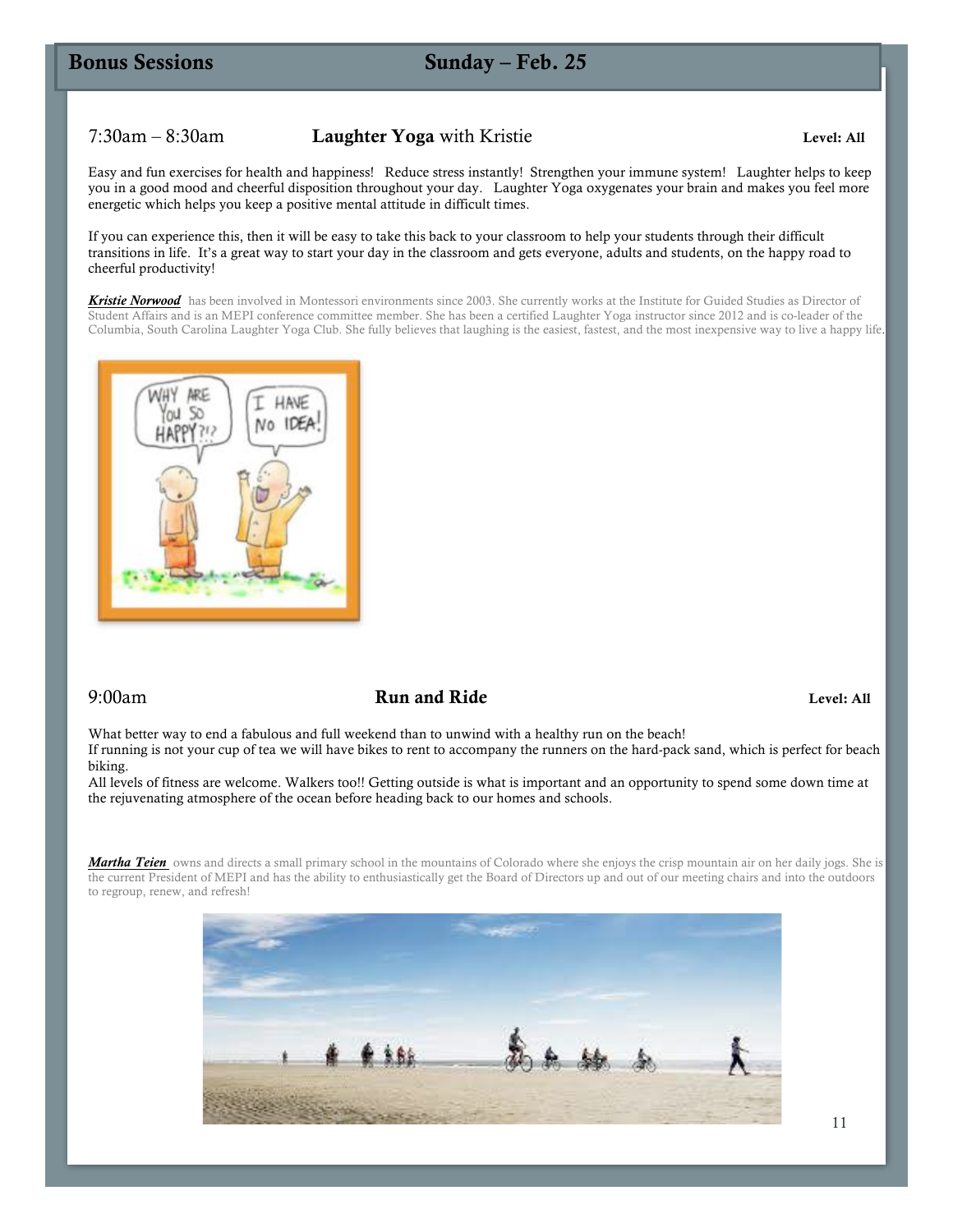## Registration Information

### *How to Register*

All registrations are done on-line, through the MEPI website. The MEPI office will send a confirmation email when your registration is received.

Click or go to: www.mepiforum.org

Early registration rates are good until Saturday, January 20, 2018. Registering after this date will result in a \$100 rate increase. On site registration is not available.

If your school is a MEPI school, you still need to be an individual member of MEPI to qualify for member rates. All memberships renew in

| Rates & Fees                         |       | <b>Friday Salad Buffet:</b> Mixed Garden Greens & Hearts of<br>Romaine, Slice mushrooms, Cucumbers, Carrots, Hard-boiled eggs,                                                                                                                                                                                                                                                                                                                                                        |
|--------------------------------------|-------|---------------------------------------------------------------------------------------------------------------------------------------------------------------------------------------------------------------------------------------------------------------------------------------------------------------------------------------------------------------------------------------------------------------------------------------------------------------------------------------|
| MEPI individual membership           | \$50  | Aged Cheddar & crumbled Blue cheese, Shaved Red Onion, Bacon<br>Lardons, Grape Tomatoes, Garlic Croutons and assorted dressings.<br>Sliced Chicken Breasts $\sim$ Marinated local Shrimp $\sim$ Basil Pesto<br>Tortellini Salad ~ Roasted Potato Salad ~ Rolls & Butter ~<br>Lemon Tarts $\sim$ Individual Pecan Pies<br><b>Saturday Italian Buffet:</b> Caesar Salad w/Parmesan & Black<br>Pepper Croutons $\sim$ Charcuterie & Cheese Presentation w/<br>traditional Accompaniments |
| <b>Full Conference – Member rate</b> | \$225 |                                                                                                                                                                                                                                                                                                                                                                                                                                                                                       |
| Full Conference – non-member rate    | \$300 |                                                                                                                                                                                                                                                                                                                                                                                                                                                                                       |
| 1 Day Registration – Member rate     | \$185 |                                                                                                                                                                                                                                                                                                                                                                                                                                                                                       |
| 1 Day Registration – non member rate | \$250 | Eggplant Parmesan, Wood roasted tomato sauce, melted                                                                                                                                                                                                                                                                                                                                                                                                                                  |
| Montessori Intern -full or 1 day     | \$150 | Provolone & Garden Herbs<br>Wild Mushroom Ravioli, Crispy Prosciutto & Gorgonzola Cream                                                                                                                                                                                                                                                                                                                                                                                               |
| Friday Salad Buffet                  | \$18  | Chicken Alfredo, Broccoli, Penne Pasta & Sundried Tomatoes                                                                                                                                                                                                                                                                                                                                                                                                                            |
| Saturday Italian Buffet              | \$20  | Warm Focaccia, butter & Olive Tapenade                                                                                                                                                                                                                                                                                                                                                                                                                                                |
| Sunday Bike Rental                   | \$14  | $Chocolate Dipped Biscott - Fresh Fruit Tarts$                                                                                                                                                                                                                                                                                                                                                                                                                                        |

Payment for your early registration must be received by Feb. 1, 2018 to avoid a \$25 monthly late fee.

To register – go to the MEPI website access the brochure and registration from the home page.

### *Cancellation Policy*

- Fees are non-refundable after Jan. 7, 2018.
- If you find, after Jan. 7, 2018 you are unable to attend, for any reason, you may transfer your registration to another person, or receive a letter of donation from MEPI for tax purposes.
- Cancellations received, in writing, prior to Jan. 7, 2018, will have a \$40 cancellation fee deducted.
- Memberships are non-refundable.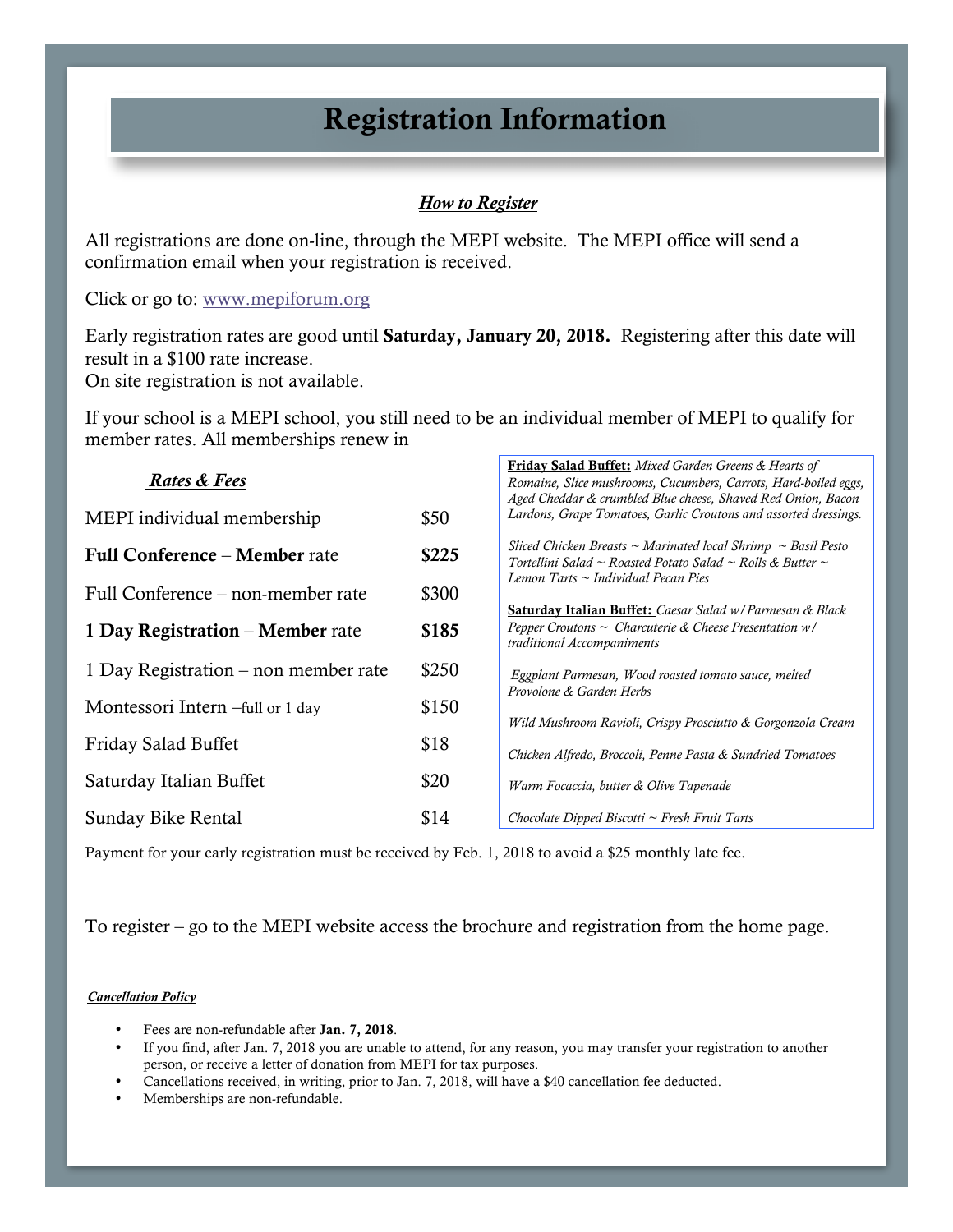# Additional Information

### *Lodging Information:*

East Beach Conference Center  $\sim$  Kiawah Island Golf Resort 1 Sanctuary Beach Dr. - Kiawah Island, SC 29455

East Bedroom – \*1 bedroom Scenic View Villa =  $$118**$ 

East Bedroom – \*2 bedroom Scenic View Villa =  $$163**$ 

\*All Villas have full kitchens and washer/dryer. \*Free Wi-Fi.

*\*\*Rates are guaranteed until Jan 24, 2017 after which rates and space are on available basis.*

Call for reservations and please mention Montessori Educational Programs – Booking Code 12969 to receive these rates which also gives MEPI credit for your stay.

1-800-654-2924 toll free ~ 1-843-768-2121 local & International

### *Transportation Information*

The closest airport is Charleston International (CHS) – approx. 35 miles from the resort

Rental cars are available at the airport. Free parking is available at each Villa.

Taxis run approx. \$85 one way.

### *Cancellation Policy*

Fees are non-refundable after Jan. 7, 2018.

If you find, after Jan. 7, 2018 you are unable to attend, for any reason, you may transfer your registration to another person, or receive a letter of donation from MEPI for tax purposes.

Cancellations received, in writing, prior to Jan. 7, 2018, will have a \$40 cancellation fee deducted.

Memberships are non-refundable.